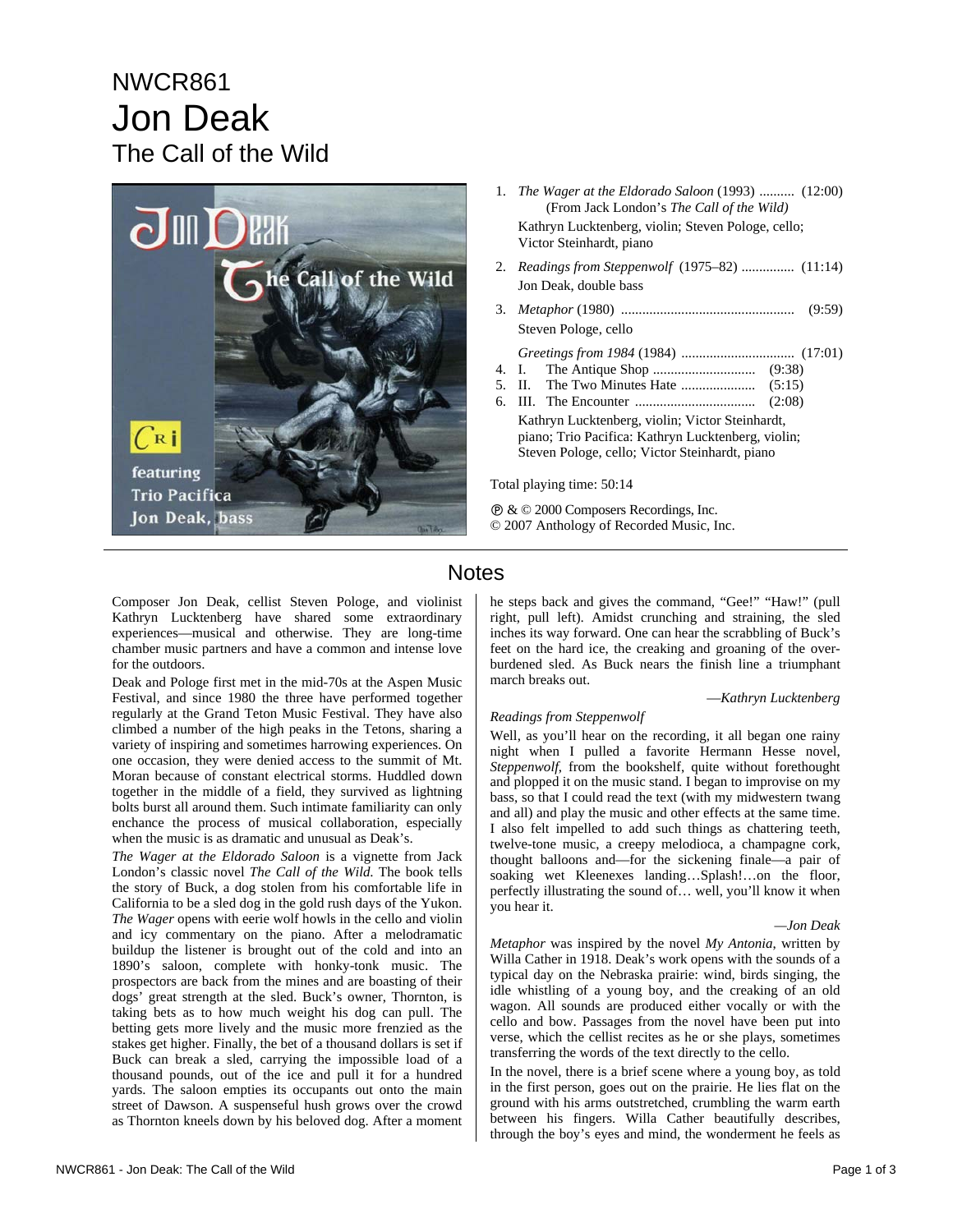he experiences this connection with the earth. This passage captures the essence of Jon Deak's *Metaphor*. Jon himself describes it well: "the 'metaphor' comes from the fact that as the boy is becoming part of the earth, his breathing mixing with the wind, and his whistling with that of the birds, so his speech, and perhaps even he himself become…the cello." Following are the final words of the text which become gradually inaudible under the sound of the cello: "Perhaps we feel like that when we die…and our bodies become a part of something entire…and are dissolved…into something…complete and great."

#### *—Steven Pologe*

*Greetings from 1984*, for violin and piano, recreates musically George Orwell's nightmarish vision of a totalitarian society. Deak chose three main segments from the book and wove them together into a continuous fifteen-minute composition. The date in the work's title has special meaning for Deak as he wrote this work in 1984 and felt that, because Orwell spoke to us from 1948, that it was only appropriate to look back and "greet" Orwell in return.

Of the four works on this disk, *Greetings from 1984* requires the performers to play the greatest number of instruments, including glockenspiel, door chimes, fire bells, bird and duck calls, a lamb cry, and a host of others—all to be played while the pianist and violinist are also playing their virtuoso instrumental parts and delivering the text vocally. The three episodes presented from the book are: (1) "The Antique Shop," in which Winston, a disillusioned worker wanders the fascist wasteland of future London and finds himself in a musty old antique shop; (2) "The Two Minutes Hate," a propaganda lecture delivered by Big Brother; and (3) "The Encounter," in which Winston meets the dark-haired girl from the anti-sex league.

The work opens with an eerie tone row played by the violin alone. This is picked up by the piano, not so much in echo as in stealthy pursuit. A feeling of paranoia fills the atmosphere. On his way to a political meeting, Winston wanders through dark alleyways, finding himself on the doorstep of an antique shop. As he enters, the store's dusty merchandise seems to come alive, ticking and chiming furiously. A grandiose piano cadenza leaves no doubt that the proprietor is a literary man perhaps even a musician! Amidst the trinkets and rubbish, Winston is drawn to a smooth, sensuous glass object whose shape is reflected in the music's rounded phrases and glissandi. Suddenly we are jolted out of the almost hypnotic reverie by the screech of a police whistle announcing the mandatory "Two Minutes Hate." Big Brother's tirade is graphically painted using Deak's signature compositional technique found in all the works on this disk that he calls "Sprechspiel," or "Speakplaying." The violent ponticello scratchings and glissandi in the violin capture the vocal inflections and murderous intent of Big Brother's speech. Winston's compulsion to mimic his comrades is conveyed through imitative snippets of music and text tossed back and forth between violin and piano. Later, as Winston leaves his work cubicle to go to the cafeteria, he encounters the darkhaired girl. His diaphragm constricts! Just as she nears him, she suddenly falls down. As Winston nervously helps her to her feet, she whispers something unexpected in his ear.

#### —*Kathryn Lucktenberg and Mary Lou Humphrey*

**Jon Deak**'s compositions have been heard worldwide at venues ranging from mountaintops and concert halls to city streets and kindergartens. His orchestral works have been performed by such institutions as the New York Philharmonic, the Chicago, National, Minnesota, Cincinnati, Atlanta, and Colorado Symphonies, and many of the world's leading chamber ensembles. He is one of the few composers who holds a major symphonic position: he is the associate principal bassist of the New York Philharmonic, and is also that orchestra's creative education associate.

Recently Deak completed an acclaimed three-year appointment as composer-in-residence with the Colorado Symphony under the Meet The Composer residency program, including affiliation with the Colorado Children's Chorale and the Denver Public Schools. While in Colorado, he reorganized the "pre-concert event" concept and founded a contemporary music series which brought together Colorado composers of jazz, symphonic, blues, country, indigenous, and electronic music. Perhaps his most intensive work in Colorado besides his composing was—and is—his involvement with public school children. It was his dream to enable grade school kids to write music for the symphony orchestra just as naturally as they would paint, draw, or write words. This concept has borne unquestionable fruit and has attracted wide attention. Through a grant from ASCAP, he is spreading the idea to other composers and schools.

Jon Deak was educated at Oberlin College, the Juilliard School, the University of Illinois, and, as a Fulbright scholar, at the Conservatorio di Musica Santa Cecilia in Rome. His mentors and inspirations range from John Cage and Pierre Boulez to Leonard Bernstein, rap, and Walt Disney. His training also includes work in the visual and theatrical arts, and he was active in the performance art movement in New York's SoHo. He now teaches a composing class in the New York City public schools that his own children attend. His love of nature often takes him into the wilderness, where he has led and co-led climbing expeditions into the Canadian Rockies, Alaska, and the Himalayas, and he performs benefit concerts to aid environmental and arts groups.

**Trio Pacifica** was formed in the fall of 1993 with its first performance at the University of Oregon School of Music. Kathryn Lucktenberg, violin; Steven Pologe, cello; and Victor Steinhardt, piano, bring together extensive musical experiences. Lucktenberg and Pologe have performed together as concertmaster and principal cellist of the Honolulu Symphony, members of the Honolulu Symphony String Quartet, and co-founders and directors of the chamber music series Academy Camerata in Honolulu.

In 1993 they joined the artist/faculty at the University of Oregon and have maintained busy concert schedules with Trio Pacifica and the Oregon String Quartet, both in residence at the University of Oregon. They have performed frequently as featured artists at the Oregon Bach Festival and the Grand Teton Music Festival. Recent engagements have included performances throughout Oregon, Washington, California, Mississippi, Wyoming, Idaho, Hawaii, and Taiwan. In addition to the works on this CD they have performed most of Jon Deak's chamber works, including *Lucy and the Count*, *Hyde and Jekyll*, and *Quilting Frolic*.

**Victor Steinhardt**, professor of music at the University of Oregon, performs as a soloist and chamber musician throughout the United States. He has appeared with the Oregon Mozart Players, Oregon Bach Festival, Sun Valley Music Festival, Chamber Music Northwest, and Bargemusic chamber series in New York City. He also performs frequently as a duo with his brother, violinist Arnold Steinhardt, with whom he has released a CD of music for violin and piano by Robert Fuchs. Steinhardt recently released a CD of his own compositions, *Sonata Boogie*, available from Town Hall Records.